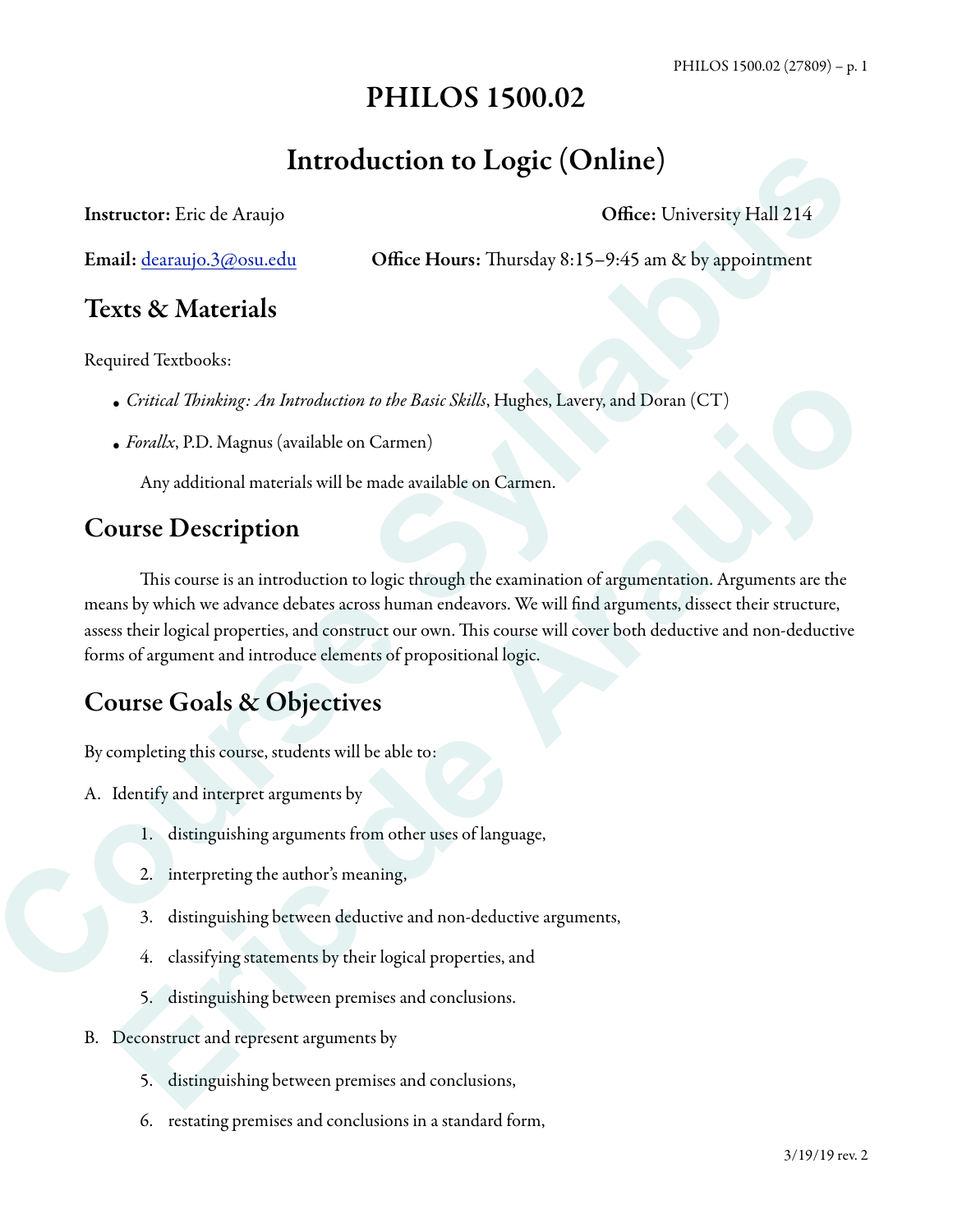- 7. diagraming the logical relationships in an argument,
- 8. translating statements into propositional logic, and
- 9. identifying and stating missing elements of arguments.
- C. Assess the logical strength of arguments by
	- 8. distinguishing between strong and weak forms of inductive argument,
	- 9. identifying common fallacies and rhetorical techniques that mask poor reasoning,
	- 10. determining the truth and falsity of premises,
	- 11. determining whether deductive arguments are valid/invalid and sound/unsound,
	- 12. determining logical relations using truth tables in propositional logic,
	- 13. deriving conclusions from premises using natural deduction,
	- 14. understanding the conventions and constraints of argumentation in a variety of domains, and
	- 15. constructing counterarguments and counter-examples.
- D. Construct original arguments by
	- 15. applying deconstructive, representational, and assessment skills in the construction of novel arguments,
	- 16. using clear and concise language to present logical structure, and
	- 17. anticipating and responding to criticism.

Tis course also meets the *General Education Goal and Expected Learning Outcomes* for "Quantitative Reasoning" in the following ways:

- E. (*General Education Goal*) "Students [will] develop skills in quantitative literacy and logical reasoning, including the ability to identify valid arguments, and use mathematical models by: 9. **identifying and starting missing elements of arguments.**<br> **C.** Assess the logical strength of arguments by<br>
8. distringuishing between strong and weak forms of intlustive argument,<br>
9. identifying common fallacks and r
	- 1. Students comprehend[ing] mathematical concepts and methods adequate to construct valid arguments. (see Goal D above)
	- 2. Students comprehend[ing] mathematical concepts and methods adequate to understand inductive and deductive reasoning. (See Goal A above)
	- 3. Students comprehend[ing] mathematical concepts and methods adequate to increase their general problem solving skills. (See Goal C above) 11. determining whether deductive arguments are valid imvalid and sound/unsound,<br>
	12. determining logical relations using truth tables in propositional legic,<br>
	13. deriving conclusions from premises using natural deduction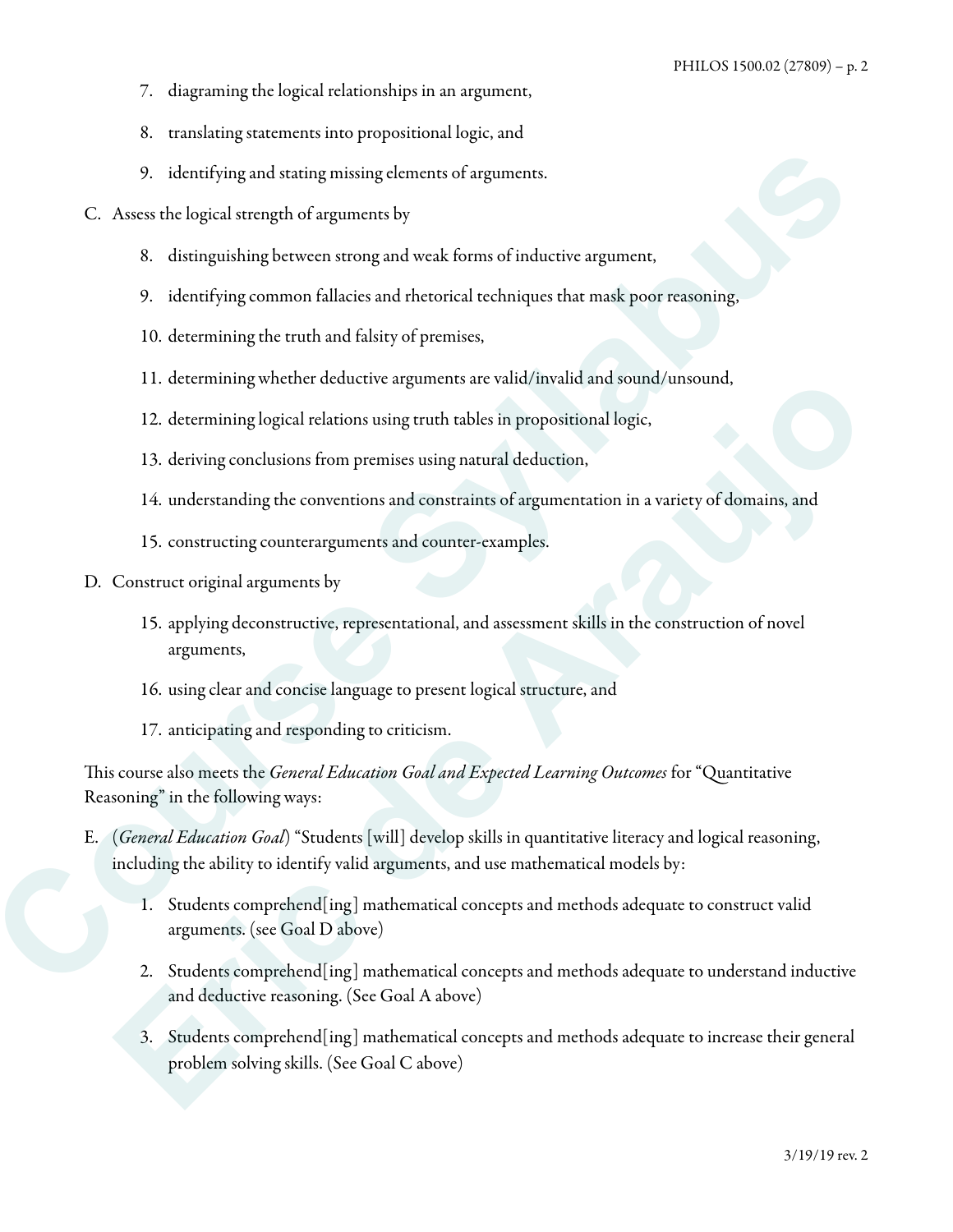# Schedule

Here is the schedule we hope to follow. The course is divided into topical modules. Each module (after the introductory one) will have a similar structure and span 10 days. The first table shows what each day in a module looks like. The second table shows the order and dates for each module. The last table lists the assignments that occur outside of the module structure. I will communicate any changes to the schedule as needed.

#### *Sample Module*

| Sample Module                   |                |                                             |                                     |         |                      |                            |                                   |       |
|---------------------------------|----------------|---------------------------------------------|-------------------------------------|---------|----------------------|----------------------------|-----------------------------------|-------|
|                                 |                |                                             |                                     |         |                      |                            |                                   |       |
|                                 | Day            | $\overline{3}$<br>$\overline{2}$            | $\overline{4}$                      | 5<br>6  | 7                    | 8<br>9                     |                                   | 10    |
| Reading                         |                | Complete Assigned<br>Reading & Reading Quiz |                                     |         |                      |                            |                                   |       |
| <b>Initial Post</b>             |                | Post on Entry Discussion                    |                                     |         |                      | Post on Exit<br>Discussion |                                   |       |
| <b>Discussion</b><br>Engagement |                | Discussion                                  | 3 Engagements in Entry              |         |                      | Discussion                 | 3 Engagements in Exit             |       |
|                                 | <b>Notes</b>   |                                             | Notes<br>Released                   |         |                      |                            |                                   |       |
| Assignment                      |                | Assignment<br>Description<br>Released       | Work on Assignment                  |         |                      |                            | Assignment Due                    |       |
| Practice Quiz                   |                |                                             |                                     |         |                      | Quiz                       | <b>Complete Optional Practice</b> |       |
| Schedule of Modules             |                |                                             |                                     |         |                      |                            |                                   |       |
| Dates                           | Module         | Topic                                       |                                     | Reading |                      |                            |                                   | Goals |
| $1/7 - 10$                      | $\overline{0}$ | Welcome & Introduction                      |                                     | None    |                      |                            |                                   |       |
|                                 | $\mathbf{1}$   | Arguments & Logic                           |                                     |         | Chapter 1 in CT      |                            |                                   | A     |
| $1/11-20$                       |                | MLK Day                                     |                                     |         |                      |                            |                                   |       |
| 1/21                            |                | Meaning                                     |                                     |         |                      | Chapters 2 & 3 in CT       |                                   | A, B  |
| $1/22 - 31$                     | $\mathbf{2}$   |                                             |                                     |         | Chapter 4 in CT      |                            |                                   | A, B  |
| $2/1 - 10$                      | $\overline{3}$ | <b>Informal Structure of Arguments</b>      |                                     |         |                      |                            |                                   |       |
| $2/11 - 20$                     | $\overline{4}$ | Formal Structure of Arguments               |                                     |         | Chapter 2 in forallx |                            |                                   |       |
| 2/21                            |                |                                             | Break for Exam 1 (over Modules 1-3) |         |                      |                            |                                   | A, B  |

#### *Schedule of Modules*

| Dates        | Module                              | Topic                                  | Reading                  | Goals        |  |  |
|--------------|-------------------------------------|----------------------------------------|--------------------------|--------------|--|--|
| $1/7 - 10$   | $\mathbf{0}$                        | Welcome & Introduction                 | None                     |              |  |  |
| $1/11-20$    |                                     | Arguments & Logic                      | Chapter 1 in CT          | A            |  |  |
| 1/21         |                                     | MLK Day                                |                          |              |  |  |
| $1/22 - 31$  | $\overline{2}$                      | Meaning                                | Chapters 2 & 3 in CT     | A, B         |  |  |
| $2/1-10$     | 3                                   | <b>Informal Structure of Arguments</b> | Chapter 4 in CT          | A, B         |  |  |
| $2/11 - 20$  | 4                                   | Formal Structure of Arguments          | Chapter 2 in forallx     | A, B         |  |  |
| 2/21         | Break for Exam 1 (over Modules 1-3) |                                        |                          |              |  |  |
| $2/22 - 3/3$ | 5                                   | Assessing Adequacy of Arguments        | Chapters 5, 7, & 8 in CT | $\mathsf{C}$ |  |  |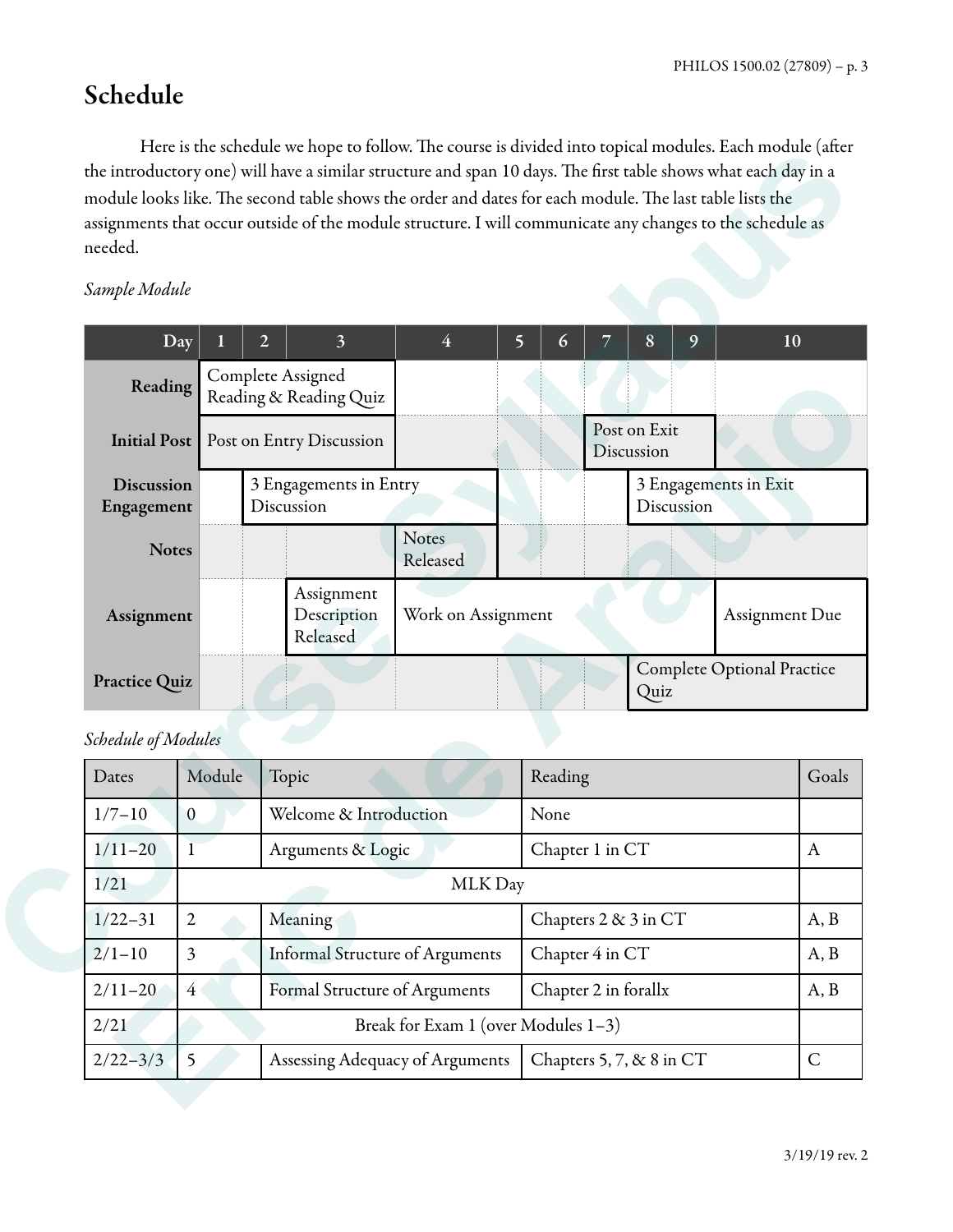| $3/4-9$<br>Spring<br><b>Break</b><br>$3/17 - 20$ | 6                                   | <b>Critiquing Arguments</b>   | Chapters 14 & 15 in CT | $\mathsf{C}$ |  |  |
|--------------------------------------------------|-------------------------------------|-------------------------------|------------------------|--------------|--|--|
| $3/21 - 30$                                      | 7                                   | <b>Constructing Arguments</b> | Chapters 17 & 18 in CT | D            |  |  |
| 3/31                                             | Break for Exam 2 (over Modules 4-6) |                               |                        |              |  |  |
| $4/1 - 10$                                       | 8                                   | <b>Truth Tables</b>           | Chapter 3 in forallx   | $\mathsf{C}$ |  |  |
| $4/11 - 20$                                      | 9                                   | Natural Deduction             | Chapter 6 in forallx   | $\mathsf{C}$ |  |  |
| Finals<br>Week                                   |                                     | Exam 3 (over Modules 7–9)     |                        |              |  |  |

## *Non-Module Assignments*

| Break<br>$3/17 - 20$ |                        |                               |       |                                     |                 |
|----------------------|------------------------|-------------------------------|-------|-------------------------------------|-----------------|
| $3/21 - 30$          | $\overline{7}$         | <b>Constructing Arguments</b> |       | Chapters 17 & 18 in CT              |                 |
| 3/31                 |                        |                               |       | Break for Exam 2 (over Modules 4-6) |                 |
| $4/1 - 10$           | 8                      | <b>Truth Tables</b>           |       | Chapter 3 in forallx                |                 |
| $4/11 - 20$          | 9                      | Natural Deduction             |       | Chapter 6 in forallx                |                 |
| Finals<br>Week       |                        |                               |       | Exam 3 (over Modules 7-9)           |                 |
|                      | Non-Module Assignments |                               |       |                                     |                 |
| Date                 |                        | Major Assignment Due          |       |                                     |                 |
| 1/12                 |                        | Pre-Course Reflection         |       |                                     |                 |
| $2/20 - 22$          |                        | Exam 1                        |       |                                     |                 |
| $3/30-4/1$           |                        | Exam 2                        |       |                                     |                 |
| 4/6                  |                        | Essay Draft                   |       |                                     |                 |
| 4/13                 |                        | Peer Review                   |       |                                     |                 |
| 4/22                 |                        | Post-Course Reflection        |       |                                     |                 |
| 4/24                 |                        | Final Draft                   |       |                                     |                 |
| $4/25 - 27$          |                        | Exam 3                        |       |                                     |                 |
| Grading              |                        |                               |       |                                     |                 |
|                      |                        | Exams                         | 24%   |                                     | Essay           |
| Exam 1               |                        |                               | $8\%$ | Draft                               | $4\%$           |
| Exam 2               |                        |                               | $8\%$ | Critique                            | 4%              |
| Exam 3               |                        |                               | 8%    | Final Draft                         | 14%             |
|                      |                        | Reading Quizzes               | 10%   | Reflections                         |                 |
|                      |                        | Module Activities             | 20%   | Pre-Reflection                      | 22%<br>4%<br>2% |

# Grading

| Exams                  | 24% | Essay           | 22% |
|------------------------|-----|-----------------|-----|
| Exam 1                 | 8%  | Draft           | 4%  |
| Exam 2                 | 8%  | Critique        | 4%  |
| Exam 3                 | 8%  | Final Draft     | 14% |
| <b>Reading Quizzes</b> | 10% | Reflections     | 4%  |
| Module Activities      | 20% | Pre-Reflection  | 2%  |
| <b>Discussion</b>      | 20% | Post-Reflection | 2%  |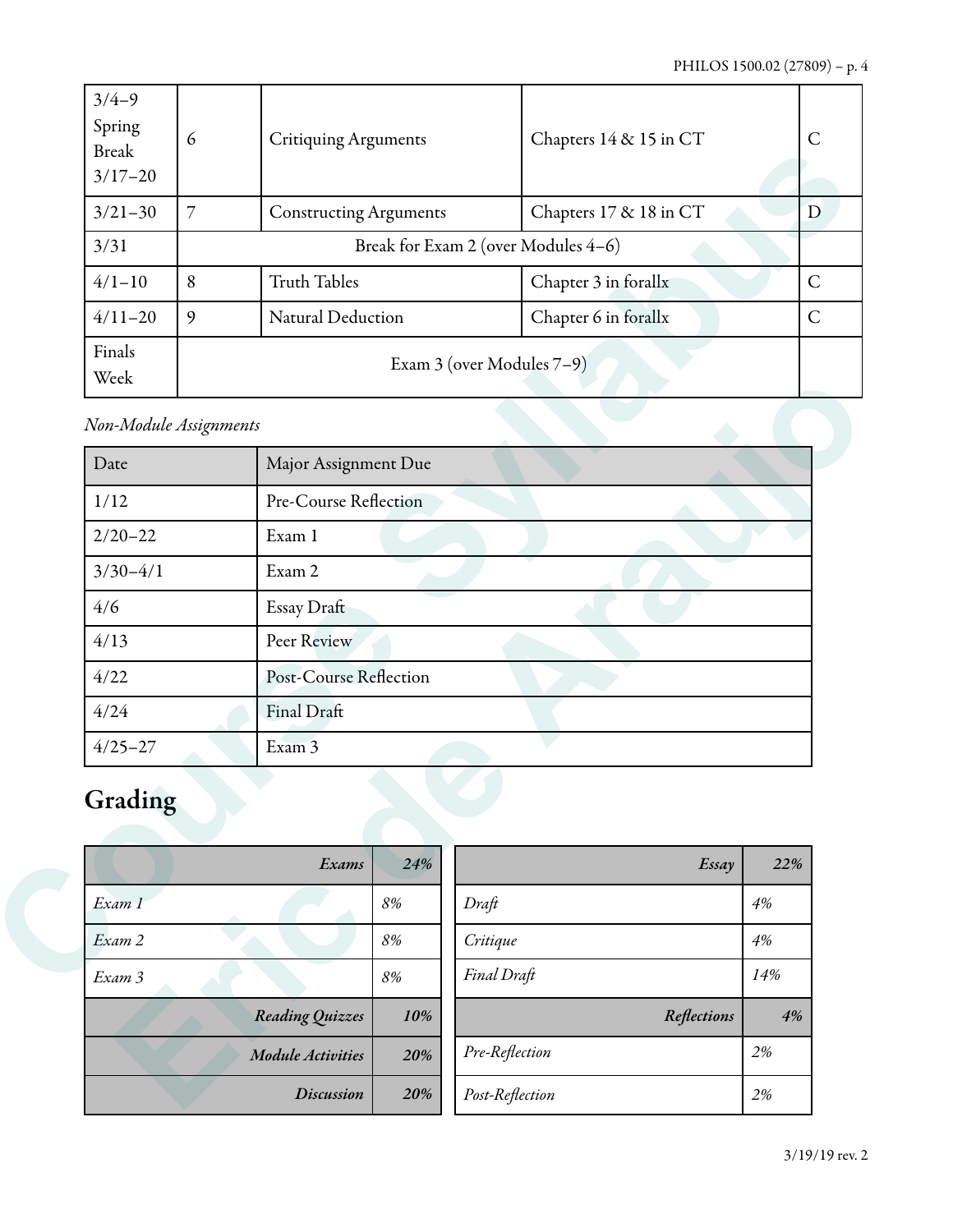# Course Mechanics

Here is how I plan to accomplish the goals of the course:

#### *Reading Quizzes*

 Each module begins with a relevant reading. In the first three days of the module, you will need to complete the reading and the accompanying reading quiz. This is a short multiple choice question to ensure you comprehended the material. You will be graded half on accuracy and half on completion.

#### *Discussion*

 A major part of our collaborate learning will be our discussions. We will be using Carmen's discussion feature to do this. Each module will begin with an Entry Discussion and end with an Exit Discussion. The goal is to use our dialogue to help us better understand and be able to apply the material we learning in that module. Use this as an opportunity to test out your thoughts, ask questions, and help your classmates through difficult concepts.

 Entry Discussions are your first opportunity to reflect on the reading material for that module. You will be asked to respond to a prompt in a way that demonstrates engagement with what you read. Exit Discussions are your opportunity to reflect back on what you've learned from all the module activities. For both Entry and Exit discussions you will be asked to provide an original initial post, and 3 substantive engagements with your classmates.

 For modules 7, 8, and 9 I will be asking you to provide thorough and critical feedback to one of your classmates as part of your engagement. The class will be divided into 3 groups and assigned either module 7, 8, or 9. For that module, one of your engagements in each discussion for that module should provide constructive feedback to your classmate. I will grade this engagement separately and provide feedback on your Entry Discussion engagement so it can improve in your Exit Discussion engagement. For the note is platt to accompassion the course:<br> *Course of the modelic bagins with a relevant mailing*. In the fore three days of the modelic, you will nead to<br>
complete the mainland lengths with a relevant mailing. In They may have our constraints carrent in each discussions. He we not assuge cannot and the start models of the start models in the individual section of the constraints and the models of the models. The gradient of the par

 Additionally, each module will have a clarification discussion. If as we go through the module things are unclear, you can use this to solicit specific help from your classmates or me. Think of this as raising your hand in class. Posting in the clarification discussion is optional. However, participation here won't go unnoticed.

#### *Instructor's Notes*

Th ese are what they sound like. These are my notes on the module material. Think of them as the equivalent of lecture notes in a traditional class. These notes summarize, synthesize, and emphasize the reading material in the module. They will be released the day after the reading quizzes and initial entry post is due.

#### *Module Activities*

Each module will have an activity for you apply some of the concepts and skills we learn in each module. Some of these will be individual assignments you will upload to Carmen. Others will be collaborative projects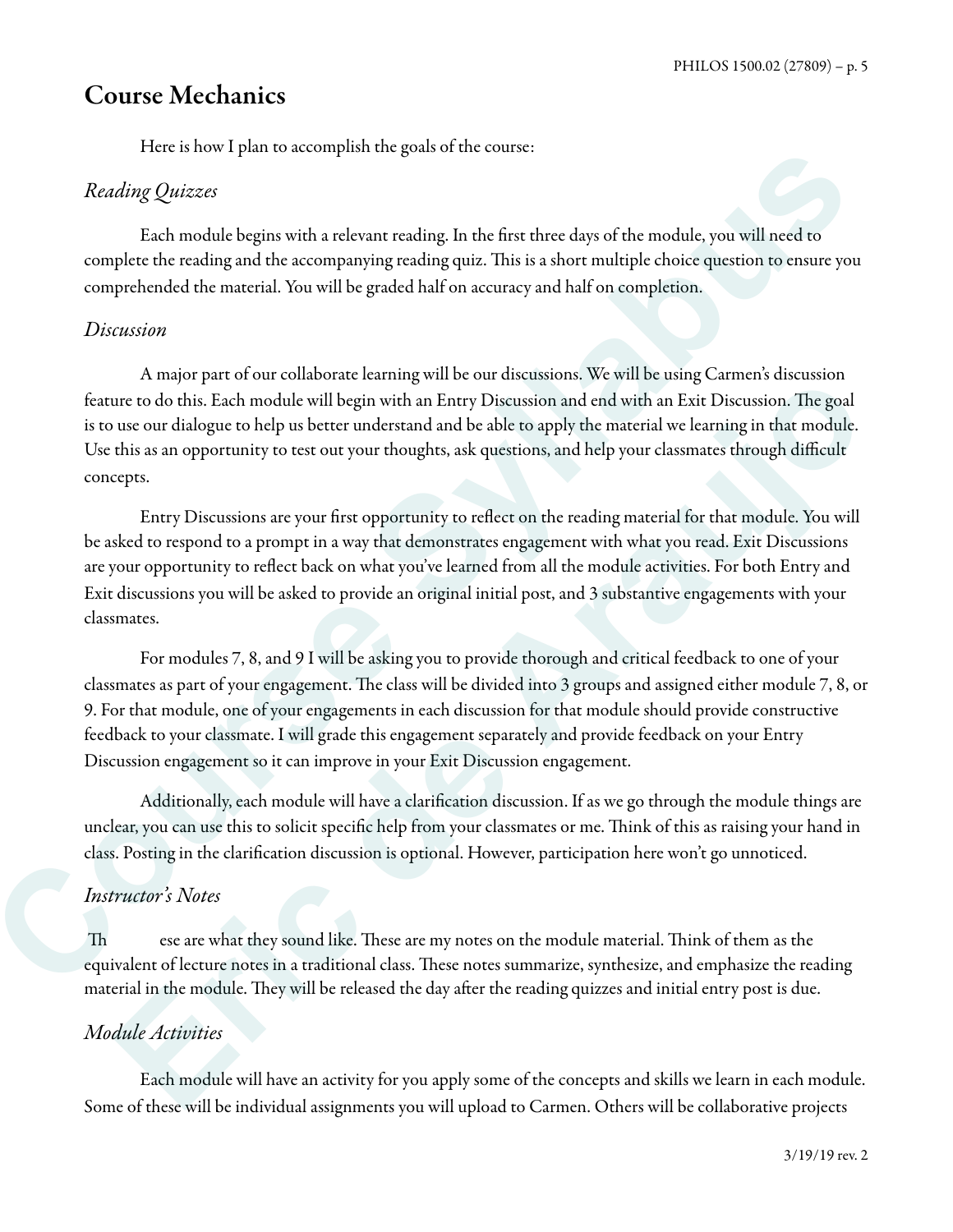you do complete on Carmen. A description for each module assignment is released on the third day and must be turned in on the eighth day.

#### *Practice Quiz*

Each module will end with an optional practice quiz. This is to help you gauge your familiarity with the module. My goal is that these quizzes will indicate to you how prepared you are for the examination of the material.

#### *Exams*

There will be three exams throughout the course. Each exam will be on 3 modules. Although some module material builds on previous modules, the exams are meant to be independent of one another. I will provide a study guide with the necessary terms or skills for each quiz. The exam for  $1-3$  occurs after module 4, for 4–6 after module 7, and for 7–9 during final exams week.

You will have 3 days in which to complete each exam. Normally a module begins the day after a previous module ends. However, for each exam I build in a one day gap. So you can complete the exam on the final day of a module, on the exam break day, or on the first day of the next module.

 Exams will be given online using the Carmen quiz system. For exams I will be using the proctoring software *Proctorio* provided by the university. This is an extension for the Google Chrome browser that records the environment in which you take the exam. This is the only time you would need to use Chrome if you prefer to use other browsers. You can also choose to have the exam proctored on campus. If you decide not to use Proctorio to take your exams, please let me know so we can arrange for this alternative. *Practice Quiz*<br> *Cash module will ead with an optional practice quiz. This is to help you gauge your familiatity with the<br>
module. My goal is that these equizes will indicate to you how prepared you are for the examinatio* The constrainant of the constrained and the course. The case of the course of the course of the course of the course of the course of the course of the course of the course of the course of the course of the course of the

#### *Essay & Peer Review*

 One of the goals of this course that you be able to apply the skills we learn to write your own argumentative essay. In addition, you will be able to practice your criticism of arguments by helping other students improve their essay. You will write a draft of your essay, and then review drafts with peers. You will then use this feedback to revise your final essay.

#### *Course Re*fl*ections*

Th ese reflection papers are an opportunity for you to reflect on the importance of the logical skills you learn in the course. At the beginning of the course, I'll ask you what to reflect on what you think logic is, why it is important, what skills you are looking to learn, etc. At the end of the course, I will ask you to look back on what you've learned in a similar reflection.

#### *O*ffi*ce Hours*

 Office hours tend to be an underutilized resource (unless something is due soon). You are welcome to come and chat about anything related to the course. Office hours can be a good way to clear up misconceptions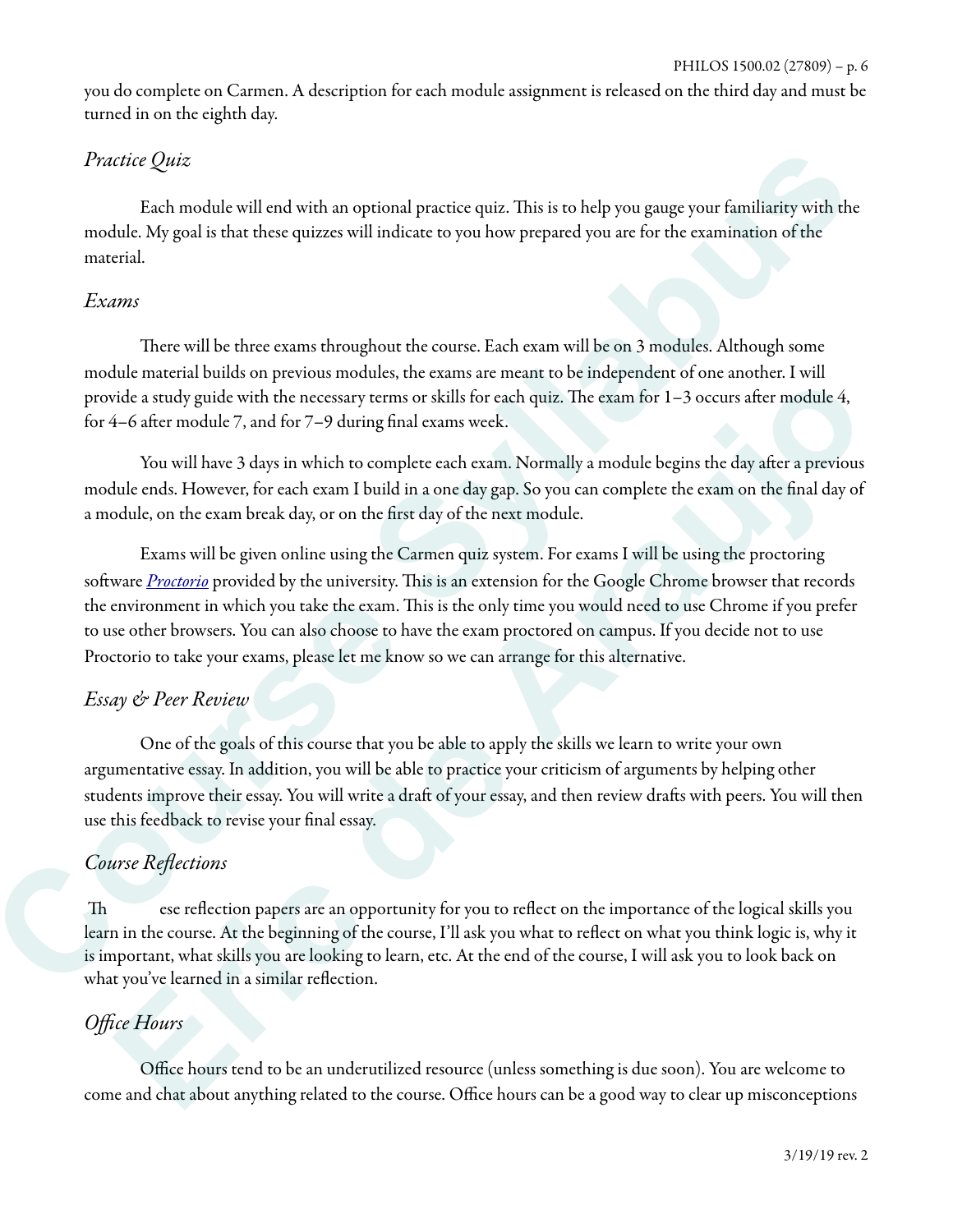and better understand how you are doing in the course. I will be in my office on the Columbus campus weekly. I can make appointments to meet either on campus or virtually if you cannot make my regular hours.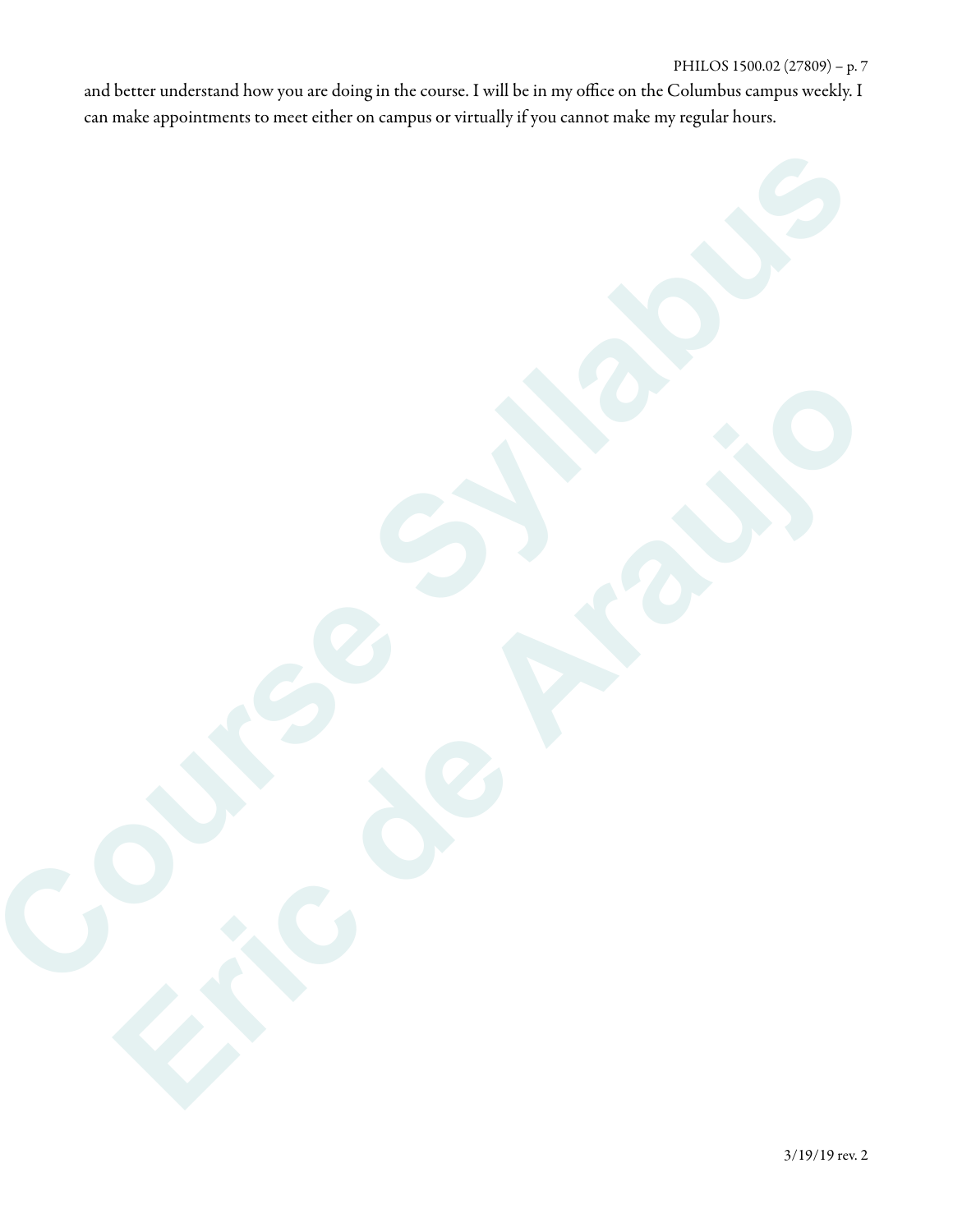# Policies

### *Technology*

This course is entirely online. As such, you will need reliable technical resources to complete the course. You will need a computer with a browser on which you can access Carmen and all its functions. You will also need reliable broadband internet access. Parts of the course might require you to communicate with me or your classmates. As such it is highly recommended you either have or have ready access to a webcam, microphone, and a quiet space. These are also things you need if you take the exam with our proctoring software.

 Additionally, you will need word processing sofware and the ability to convert such documents into PDFs. You might also need or be willing to get access to online communication sofware (like Skype) or cloud productivity software (like Google Docs).

#### *Participation*

This course requires your regular participation. This does not mean you need to be on our Carmen page every day. However you need to devote some time to it every 2 or 3 days. Otherwise you cannot complete the parts of the modules in sequence and interact with your classmates in a timely manner.

This course is designed to give you a generous amount of flexibility in when you decide to participate. If there are extraordinary and unavoidable circumstances that limit your participation, please let me know as soon as possible so we can decide how to proceed.

 Lastly, remember that the classmates you are interacting with are human beings like you. I hope our discussions are thought provoking and that we challenge ourselves and one another. However, I expect you to know the difference between constructive criticism and disrespect. Relatedly, remember that because of our inability to rely on visual cues from one another, there is potential for misinterpretation. In our welcome module I will ask you to affirm your commitment to keeping our interactions with one another productive and respectful. **Contradicts**<br>
This course is entirely online. As such, you will need relable rechnical nearries to complete the course.<br>
You will need a a computer with a browser in which you can actuaC carmen and all its forections. You the<br>thereivity software (like Google Does).<br>
His patition<br>
This course requires your regular participation. This does not mean you need to be on our Cammen<br>
page of the modules in sequence and interest with your classmates

#### *Accommodations*

 I want everyone to be able to learn and apply the logical skills covered in this course. To that end, I will accommodate students who have a documented disability (including mental health, chronic or temporary medical conditions) and have registered with Student Life Disability Services. Please correspond or meet with me as soon as possible at the beginning of the term to discuss the accommodations that will be implemented. If you have not already registered, please contact SLDS at 614-292-3307 or slds@osu.edu as soon as possible.

#### *Academic Integrity*

 As far as I can tell, the opportunities for academic misconduct are during exams and writing your essay. To ensure integrity during exams we will use the proctoring sofware or an alternative proctoring arrangement. The exams are closed book and closed note. In writing assignments, a common breach of academic conduct on a